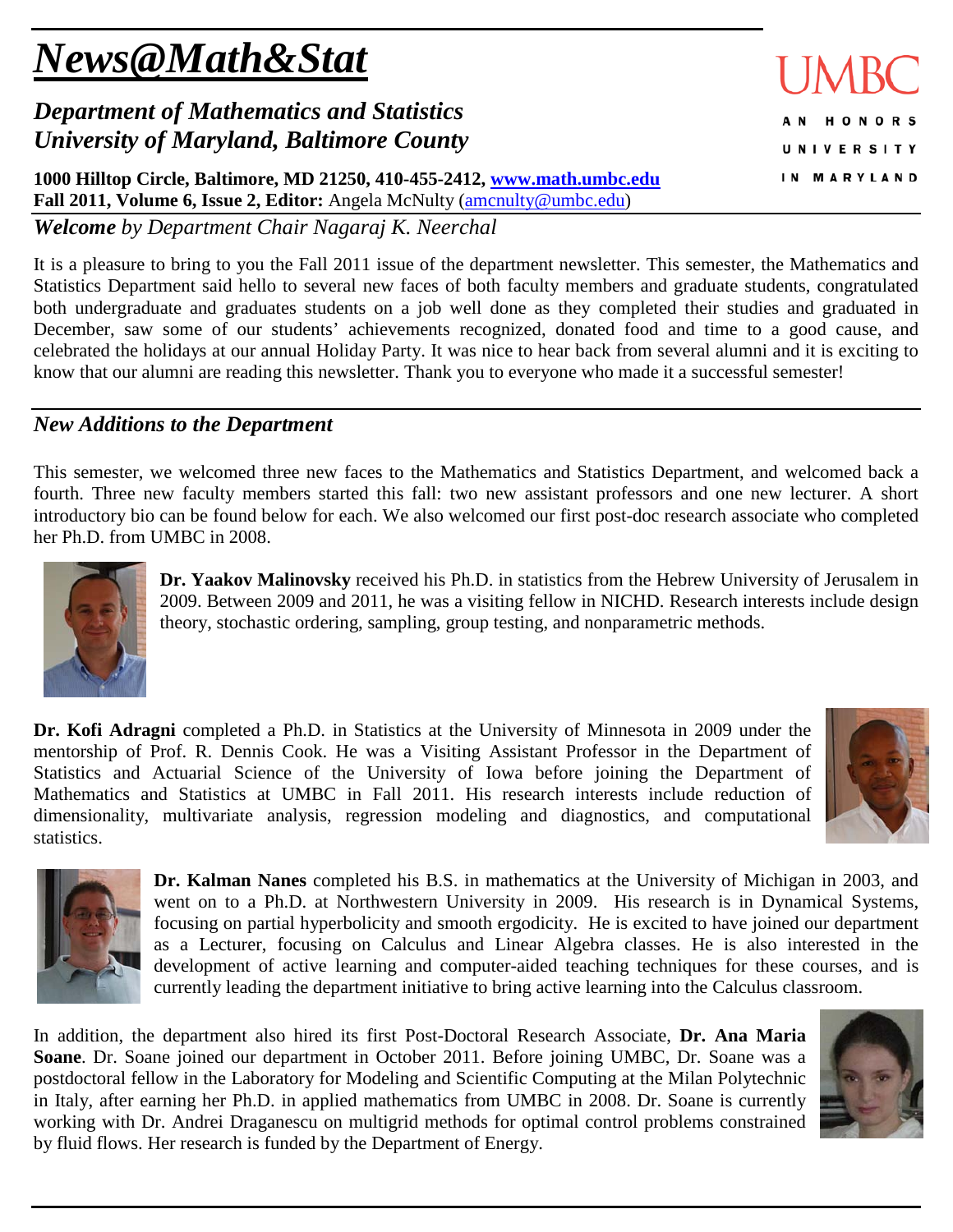## *News from the Undergraduate Program*

Congratulations to the students who graduated this fall semester! One Stat B.S. major, four Math minors, twelve Math B.S. majors, and seven Math B.A. majors were awarded degrees in December. Congratulations to the seniors who have graduated with university honors: **John Seymour** graduated Cum Laude; and **Jordan Cater** and **Kristen Steinman** graduated Magna Cum Laude.

# *News from the Graduate Program by Program Directors Kathleen Hoffman and Junyong Park*

It has been a greatly successful year in recruiting. We had 14 new students (11 full-time and 3 part-time) in applied mathematics program and nine new students (8 full-time and 1 part-time) in the statistics program in the fall. We congratulate our December graduates: in applied math, **Sergey Erenburg** (MS), **Mona S. Hajghassem** (MS), **Nicole Sara Massarelli** (MS), **Sai Subhash Paruchuru** (MS), **David Stephen Stanley** (MS), and **Mattie Katharine Branine Whitmore** (MS); and in statistics, **Xiaoyu Dong** (Ph.D.), **Elizabeth Anne Murrin** (MS), **Ginto Jacob Pottackal** (MS), **Andrew Martin Raim** (MS), **Faraz Ahmad Shaikh** (MS), **Yang Yang** (MS) and **Shuyan Zhai** (MS).

## *Student Kudos*



**Sandya Lakkur**, an undergraduate statistics B.S. major had an opportunity this fall to answer some questions for the CEO of Career Paths. She was asked to write down some advice she had for STEM students, as well as her struggles and successes she has experienced in the course of her major. A website was made with her responses, and the responses of other students pursuing STEM research goals. Please see the following link to view her article: <http://stemcp.com/profiles/rising-stem-stars/sandya-lakkur/>

**Michelle Danaher** (Ph.D. Statistics) has been selected to receive one of the International Biometric Society's Distinguished Student Paper Awards for the 2012 Spring Meetings in Washington D.C. The award letter mentions that "the quality of manuscripts submitted was high and the competition was keen. In addition, we had a record number of submissions this year. It was difficult for the committee to choose among so many deserving papers." Michelle will receive her award at the beginning of the President's Invited Address session. She will also receive a travel award, free registration for the conference, one year free membership for the society, and access to their flagship journal BIOMETRICS. She will present her paper during the meetings.



# *UMBC Graduate Stories*

**Coy Herrin** has been a student at UMBC since 1991 and has taken at least one class per year for all but 7 of those 20 years. He started at UMBC at about the same time many of his fellow graduates were born. For much of this time, Coy has been a manager at a distribution warehouse for a grocery store chain and so has had to juggle his coursework with his full time job and family life. His perseverance is remarkable, particularly because math courses rely so heavily on having material from prior courses at one's fingertips. Coy graduated with a B.A in Mathematics and a minor in Physics December 2011.

# *News from the Council of Majors and Pi Mu Epsilon by President Lauren Won*

## *Internship Panel Event: Get In Before You Get Out*

On Friday, December 2nd, four current undergraduate and graduate math and statistic students served as panelists to talk to about strategies to obtain an internship, the internship experience, and more to other undergraduate students. The panelists were **Sandya Lakkur** (Stat), **Jamahl Stokes** (Math), **Rebecca Goldstein** (Math), and **Joshua Austin** (Math, MS). After the Q&A session, **Casey Miller** from the Shriver Center spoke about services in the Shriver Center and other tips. The students enjoyed light refreshments while getting the chance to network at the end of the event.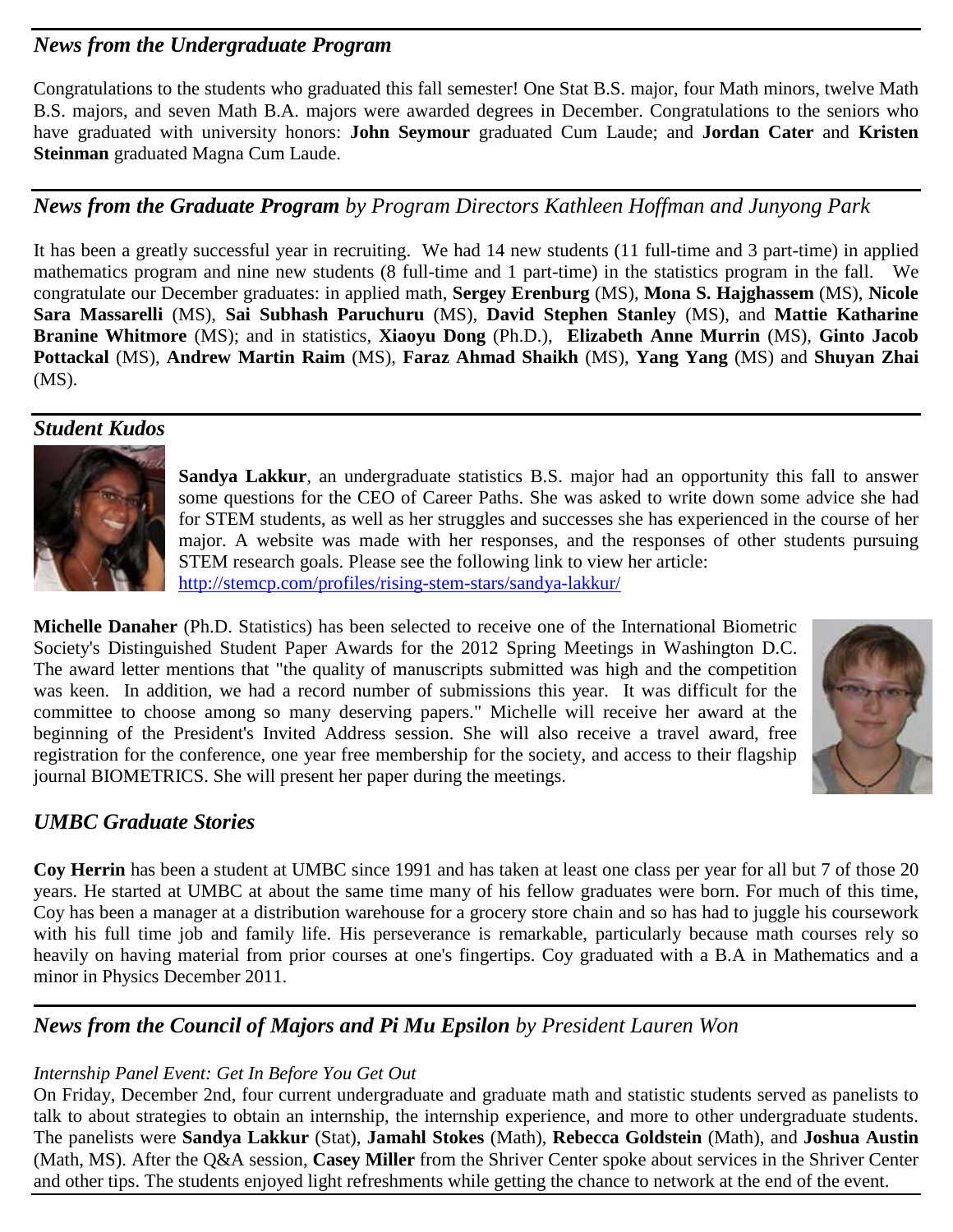*News from the SIAM Student Chapter by President Jyoti Saraswat and Dr. Jinglai Shen*



At the beginning of the semester, the new officers for the 2011-2012 academic year were chosen. SIAM's 2011-2012 officers are President, **Jyoti Saraswat**, Vice President, **David Trott**, Treasurer, **Zois Boukouvalas**, Secretary, **Jonathan McHenry**, and Webmaster, **Zana Coulibaly**.

On October 19, 2011, SIAM hosted a presentation by former Chapter President and current post-doc at Johns Hopkins University, **Dr. Alen Alexanderian.** Dr. Alexanderian put together a talk where he discussed responsible conducts and ethics in research. The presentation was also based on a SIAM published article **Professional Ethics: Taking the High Road.** The article, which will soon be available online through the SIAM website, can be found in *SIAM News*, Volume 44, Number 8 of October 2011. Prior to talk, our former faculty advisor **Dr. Susan Minkoff** introduced **Dr. Jinglai Shen**, who has graciously agreed to take over as faculty advisor of the chapter. Dr. Minkoff's advising, expertise, and enthusiasm helped found the UMBC SIAM student chapter in 2008, and with her guidance, multiple successful professional development events have been held.

## *News from the MSGSA by President Paula Borrego*

Last fall semester, the MSGSA organized a community service activity at Moveable Feast (http://www.mfeast.org/). It was a nice opportunity to help others by cooking for people with AIDS and other diseases that prevent them from preparing food for themselves.

We held monthly meetings, where we had lunch together and talked about our concerns and future events. We had elections in November and the 2012 committee was elected. We had a wonderful Holiday party in the game room where the Mama's Boys sang for us, we had lots of food, contests and a great time! We were pleased to have so many students attend with their families. And finally we ordered new department t-shirts.

The new MSGSA 2012 committee is:

President: **Andreas Papadopoulos** Vice President: **Maria Barouti** Treasurer: **Joshua D. Austin** Secretary: **Brittney Henegar** GSA Senator: **Paula Borrego** Webmaster: **Andrew Raim**

This semester, we will keep holding monthly meetings, and many other activities. Please stay tuned for news of our events! And students: join our Facebook group! Looking forward to a wonderful semester!





# *MSGSA Hosts Annual Holiday Party by Andrew Raim*

The department hosted its annual holiday party on Dec 3rd in the Commons Game Room. Students, faculty, staff, and family gathered to enjoy an evening of delicious food and great company. This year's party featured a special appearance by the UMBC Mama's Boys (www.umbcmamasboys.org) who helped to set the holiday mood with an acapella performance. First prize in the Best Dish Competition went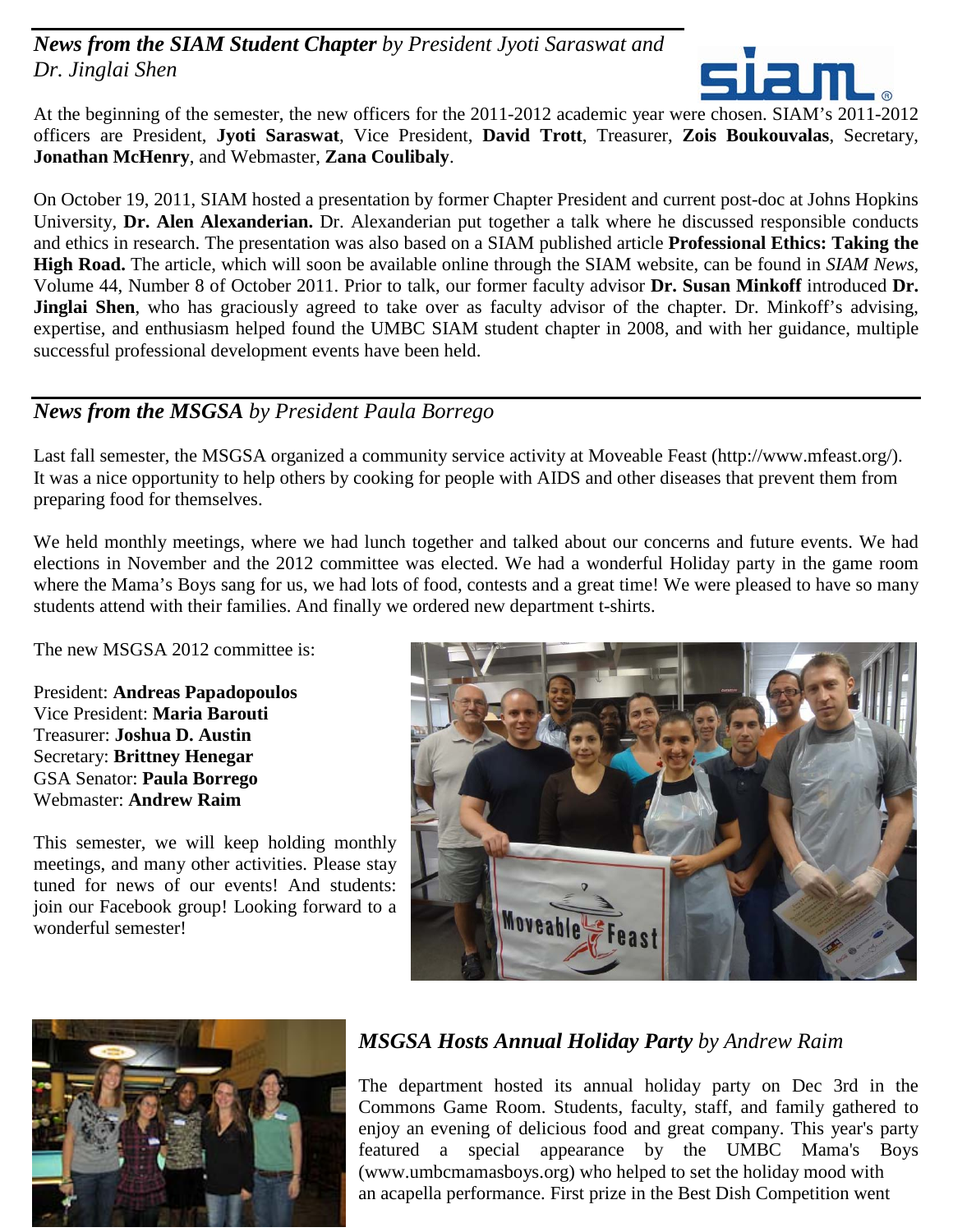to **Paula Borrego** for her Mexican tostadas. The winner of the billiards tournament was **Jonas Schaefer** (visiting graduate student from Germany), and **Sanatan Saraf** was champion of the table tennis tournament. Thanks to the 2011 MSGSA officers and the department staff for helping to arrange the party.

*2011 MSGSA Officers (pictured above, right): Nicole Massarelli, Paula Borrego, Elande Baro, April Albertine, and Amanda Peterson. Current graduate students (pictured left): Maria Barouti, Zois Boukouvalas, and Andreas Papadopoulos.*



# *Update on CIRC Activities: Fall 2011*

The Center for Interdisciplinary Research and Consulting (CIRC), housed within the Department of Mathematics and Statistics at UMBC, provides mathematical and statistical consulting services for both on- and off-campus clients. CIRC is dedicated to supporting interdisciplinary research for both the UMBC campus community and the general public. In addition, CIRC provides Mathematics and Statistics students with vital consulting experience needed for industry and academia jobs.

During the fall of 2011, CIRC, in cooperation with the UMBC Division of Information Technology, continued its series of free software workshops including SAS, SPSS, MS Excel, MS Access, and MATLAB. A special MATLAB session, led by **Jonathan McHenry** and facilitated by **Xuan Huang** and **Zana Coulibaly**, and funded by the UMBC Graduate School, provided advanced MATLAB programming and numerical techniques for science and engineering graduate students; attendees offered very positive feedback.

In addition to offering software workshops, CIRC was actively engaged in consulting projects. One project featured the analysis of the donation patterns of UMBC alumni for the Office of Institutional Advancement; another developed an analysis of the associations between pain and stigma in patients with Sickle Cell Anemia for Dr. Bediako of the Department of Psychology at UMBC. Both were conducted by **Merve Gurlu** and **Brittney Henegar**, under the direction of Executive Director **Dr. Liz Stanwyck**. A confidential project for the Maryland Attorney General's Office was overseen by CIRC's director, **Dr. Nagaraj Neerchal**. **Dr. Bimal Sinha**, a senior Statistics faculty member in the department, made significant contributions to this project through his expertise in meta-analysis and Bayesian methodology.

Through HPCF RA **Andrew Raim**, CIRC continued its close collaboration with the UMBC High Performance Computing Facility [\(www.umbc.edu/hpcf\)](http://www.umbc.edu/hpcf). **Dr. Matthias Gobbert**, chair of the HPCF user committee and codirector of CIRC began his academic-year sabbatical at the University of Kassel in Germany, where he is expanding his research in parallel computing and fostering new collaborations.

## *Kudos*

- **Dr. Bimal Sinha** and **Dr. Nagaraj Neerchal** received the NSA 2013 Probability and Statistics Day conference grant.
- A paper published in Fall 2011 and based on consulting work completed in Fall 2007 was listed as number 4 under the 25 most downloaded articles of the journal *Nonlinear Analysis: Real World Applications*! The CIRC RA that assisted in this consulting job was **Alen Alexanderian**. The full citation of the paper and direct link to the article is as follows:

**Alen Alexanderian**, **Matthias K. Gobbert**, K. Renee Fister, Holly Gaff, Suzanne Lenhart, and Elsa Schaefer. "An Age-Structured Model for the Spread of Epidemic Cholera: Analysis and Simulation." *Nonlinear Analysis: Real World Applications*, vol. 12, no. 6, pp. 3483-3498, 2011. <http://www.sciencedirect.com/science/article/pii/S1468121811001453>

• **Dr. Nagaraj Neerchal** was appointed to be an Entrepreneurship Fellow for 2012 by the Alex. Brown Center for Entrepreneurship, along with Dr. Amy Froide (History) and Dr. George Karabatis (Information Systems). Entrepreneurship Fellows raise the profile of entrepreneurship on campus, for which Dr. Neerchal is a clear prototype with his engagement in CIRC. For more information please see [http://www.umbc.edu/entrepreneurship/pdf/ENTRE2012-002\\_Newsletter\\_vF.pdf](http://www.umbc.edu/entrepreneurship/pdf/ENTRE2012-002_Newsletter_vF.pdf)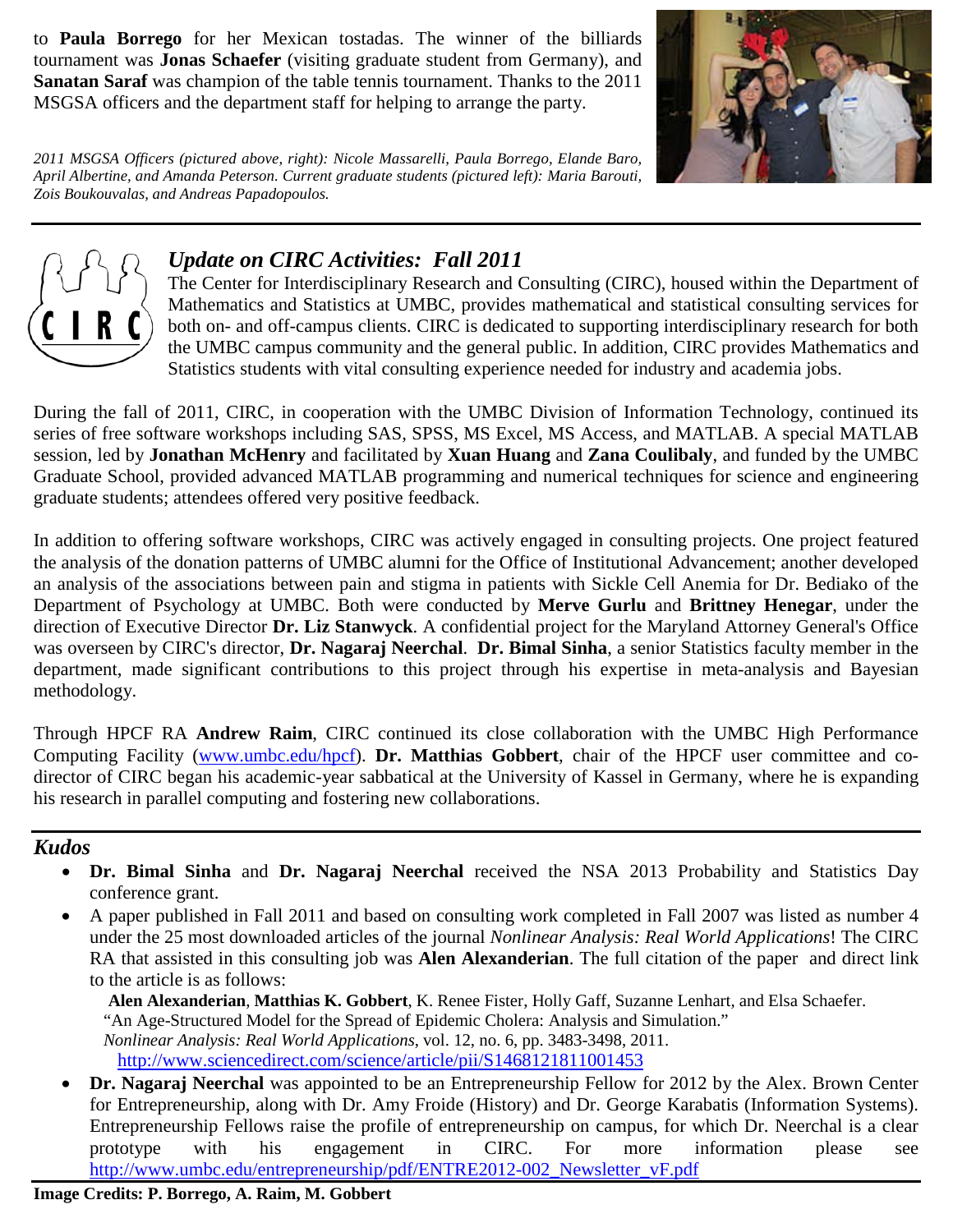# *REU Site: Interdisciplinary Program in High Performance Computing -- Summer 2011*



This REU Site is an eight week summer program that combines a broad introduction to scientific, statistical, and parallel computing with project work on an application problem provided by a client from industry, government, or another academic department. Research Experiences for Undergraduates (REU) Sites are one of the main ways in which the National Science Foundation (NSF) encourages undergraduate students to pursue

graduate studies and research careers. Led by directors **Dr. Nagaraj K. Neerchal** and **Dr. Matthias K. Gobbert** for the program's second year, the program received funding from NSF to cover eight participants. Five additional participants were chosen, three of which were funded by a grant from the National Security Agency (NSA) through the UMBC Meyerhoff Program. The 13 participants were selected from over 110 applicants from across the nation and performed research in four teams. New this year, the program offered the assistance of peer mentor **Michael Curtis**, a participant himself in the previous year, and undergraduate assistant **Matthew Brewster**, who was also working on research himself throughout the program.

The program started with an extremely intensive three-credit course, Math 447 Introduction to Parallel Computing, which was essentially taught in only two-and-a-half weeks. The all-day work during lecture and in the computer lab allows the teams to gel rapidly and provide insight for team members on each other's strengths. Each team selected a project from among seven potential options. This approach implements the model of consulting work, where the application scientist poses the problem as the client, but the teams proceed to work on their own then. For this exciting approach to work successfully in the short time available, each team is supported on a daily basis by both graduate assistants and faculty mentors. Each team's research culminated in a poster presentation at the CNMS Summer Undergraduate Research Fest (see group photo), a technical report, and a webpage.

Throughout the eight weeks, the research work was complemented by professional development activities including presentations on applying to graduate school by Senior Graduate Dean **Dr. Janet Rutledge**, career choices by **Dr. Ken Baron**, Director of Academic Advising, and presentation techniques by **Kathy Sutphin**, Assistant Dean in the Dean's Office. The students also profited from a GRE prep course and visits from VIPs including UMBC President **Dr. Freeman Hrabowski**, then-Dean of the CNMS (and now Provost) **Dr. Philip Rous** (photo), Assistant Provost **Dr. Yvette Mozie-Ross**, Assistant Vice President for Research



**Dr. Don Engel** and Graduate Program Director, **Dr. Kathleen Hoffman**. As a special conclusion to the program, the editors of the UMBC Review, math major **Esther Gross,** and **Melanie Dell** presented on publishing undergraduate research. Scientific field trips included those to NASA Greenbelt and to the NSA (thanks to **Dr. Mel Currie**), as well as a visit to the DoIT machine room to see the HPCF cluster (thanks to Systems Administrator, **Aaron Knister**, for his explanations!). Social field trips included a trip to the Independence Day fireworks on the National Mall in Washington D.C.

We are very happy to acknowledge the tireless help of department staff **Deneen Blair**, **Bobbie Butler**, **Angela McNulty**, **Boris Alemi**, and program coordinator **Kristel Ehrhardt**, without whom the program would not be possible. Other helpers included teaching assistants **David Trott** and **Zana Coulibaly**, in addition to the graduate assistants involved with the projects. The REU Site is also proud to partner with the Center for Interdisciplinary Research and Consulting (CIRC) and the UMBC High Performance Computing Facility (HPCF). Special thanks go to the NSF, NSA, UMBC, CIRC, and HPCF for financial support.

For all information including details of the projects, information on the special event schedule, and photo album, please visit [www.umbc.edu/hpcreu.](http://www.umbc.edu/hpcreu) There, you will also find our YouTube video about the 2010 REU Site, with introductory remarks by **Dr. Hrabowski** and testimonials by participants, graciously produced by the DoIT New Media studio!